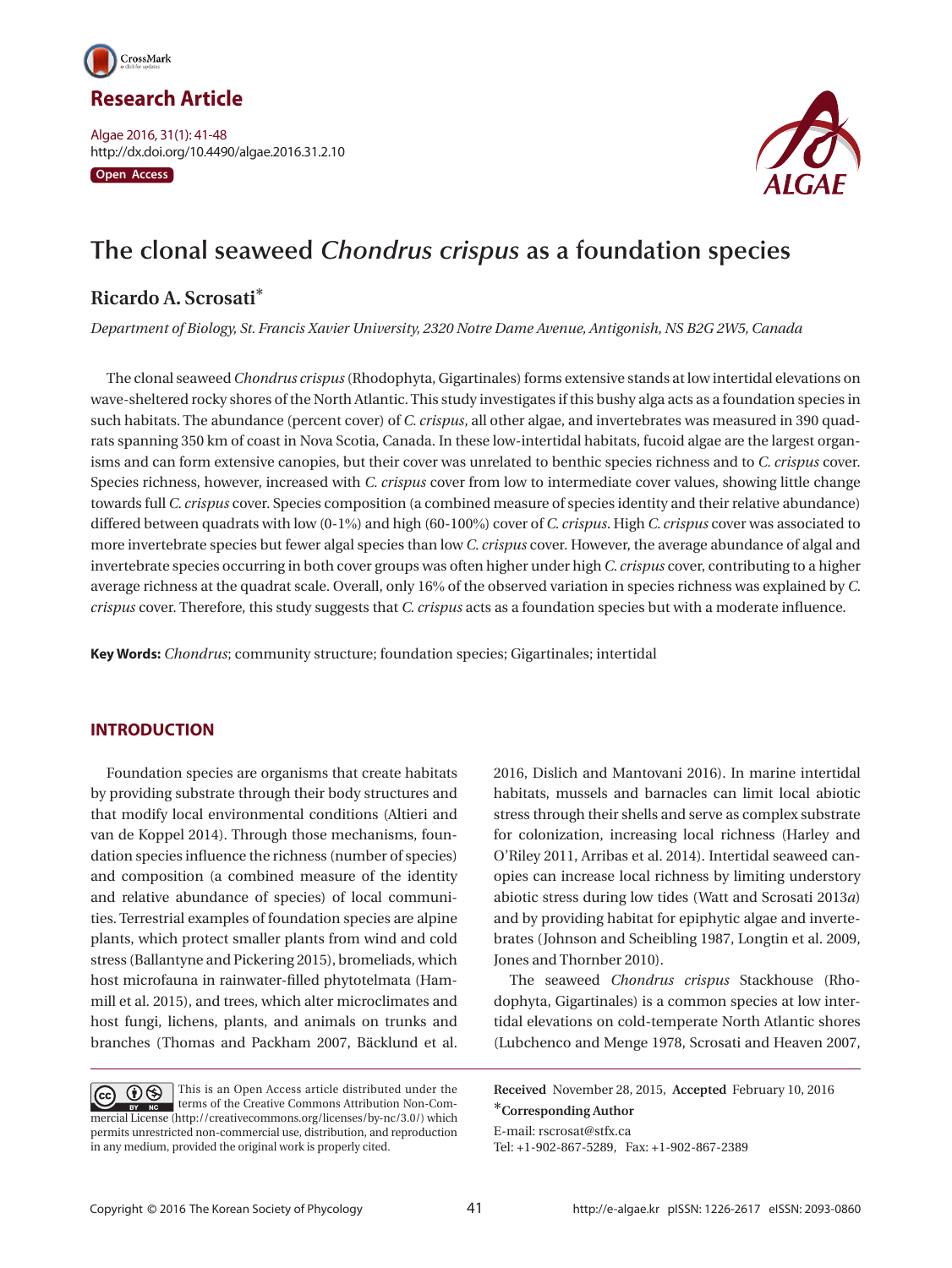Hu et al. 2010). Because of its ecological and economic importance, it is a well studied species. Thus, knowledge exists on its life cycle (Chen and McLachlan 1972), reproductive phases (Scrosati et al. 1994, Scrosati and Mudge 2004, Guidone and Grace 2010, Garbary et al. 2011), biomechanics (Carrington et al. 2001), interspecific interactions (Lubchenco and Menge 1978, Lubchenco 1980), cultivation (Chopin et al. 1999, Matos et al. 2006), and bioremediation potential (Corey et al. 2013). It is a clonal seaweed that can form extensive intertidal beds, as the holdfasts can grow across the substrate producing fronds (ramets) in high densities (McLachlan 1991). These dense stands can be considered as turfs (Connell et al. 2014). Therefore, this seaweed has the potential to act as a foundation species. However, little is known in this regard. For this reason, this paper examines how the abundance (cover) of intertidal *C. crispus* relates to the structure of associated communities. The first hypothesis was that the species richness of the associated communities would increase with *C. crispus* cover, as habitat complexity increases in that way (Matias et al. 2015). On the other hand, as species composition is more sensitive than richness to changes in habitat conditions (Heaven and Scrosati 2008), this study also tested the hypothesis that the composition of associated communities would change with *C. crispus* cover.

#### **MATERIALS AND METHODS**

This paper uses an existing dataset that describes the percent cover of intertidal species measured along 350 km of coastline between Taylor Head (44°48.79′ N, 62°34.26′ W) and Godie Point (45°36.69′ N, 60°49.19′ W), on the Atlantic coast of Nova Scotia, Canada, in May 2008. The full dataset has been published by Watt and Scrosati (2014). The data were originally gathered to investigate the effects of the cover of fucoid algal canopies (*Ascophyllum nodosum* (Linnaeus) Le Jolis and *Fucus* spp.) on the species richness and composition of benthic communities at the high (1-1.5 m of elevation above chart datum), middle (0.5-1 m), and low (0-0.5 m) intertidal zones of wave-sheltered rocky shores (Watt and Scrosati 2013*b*). *C. crispus* was absent at the high zone and rare at the middle zone (mean percent cover = 1%). However, at the low zone, *C. crispus* had a mean percent cover of ~20%, with a range of 0-100% (Watt and Scrosati 2014), forming canopies that were only smaller than those of the fucoid algae, which covered all other species when abundant.

At the low intertidal zone, fucoid algal cover did not



Fig. 1. Lack of relationship between the percent cover of canopyforming fucoid algae (*Ascophyllym nodosum* and *Fucus* spp.) and the percent cover of *Chondrus crispus*.



**Fig. 2.** Low intertidal zone viewed at low tide, showing *Chondrus crispus* (C) and fucoid algae (F). Scale bar represents: 15 cm.

affect species richness or composition, likely because fucoid algae have little environmental influences during the short low tides that characterize low elevations (Watt and Scrosati 2013*a*, 2013*b*). Using the data published by Watt and Scrosati (2014), it can also be shown that fucoid algal cover was also unrelated to the cover of *C. crispus* at the low intertidal zone  $(r = 0.009, p = 0.862, n = 390$  quadrats) (Fig. 1). However, *C. crispus* might still influence local communities at the low intertidal zone, because its stands, despite being shorter than those of fucoid algae, are more compact and thus increase habitat complexity (Fig. 2). Therefore, the two hypotheses of this study were tested using the data published by Watt and Scrosati (2014) only for the low intertidal zone.

Specifically, the data used for this paper describe the percent cover of all invertebrates and algae (including *C.*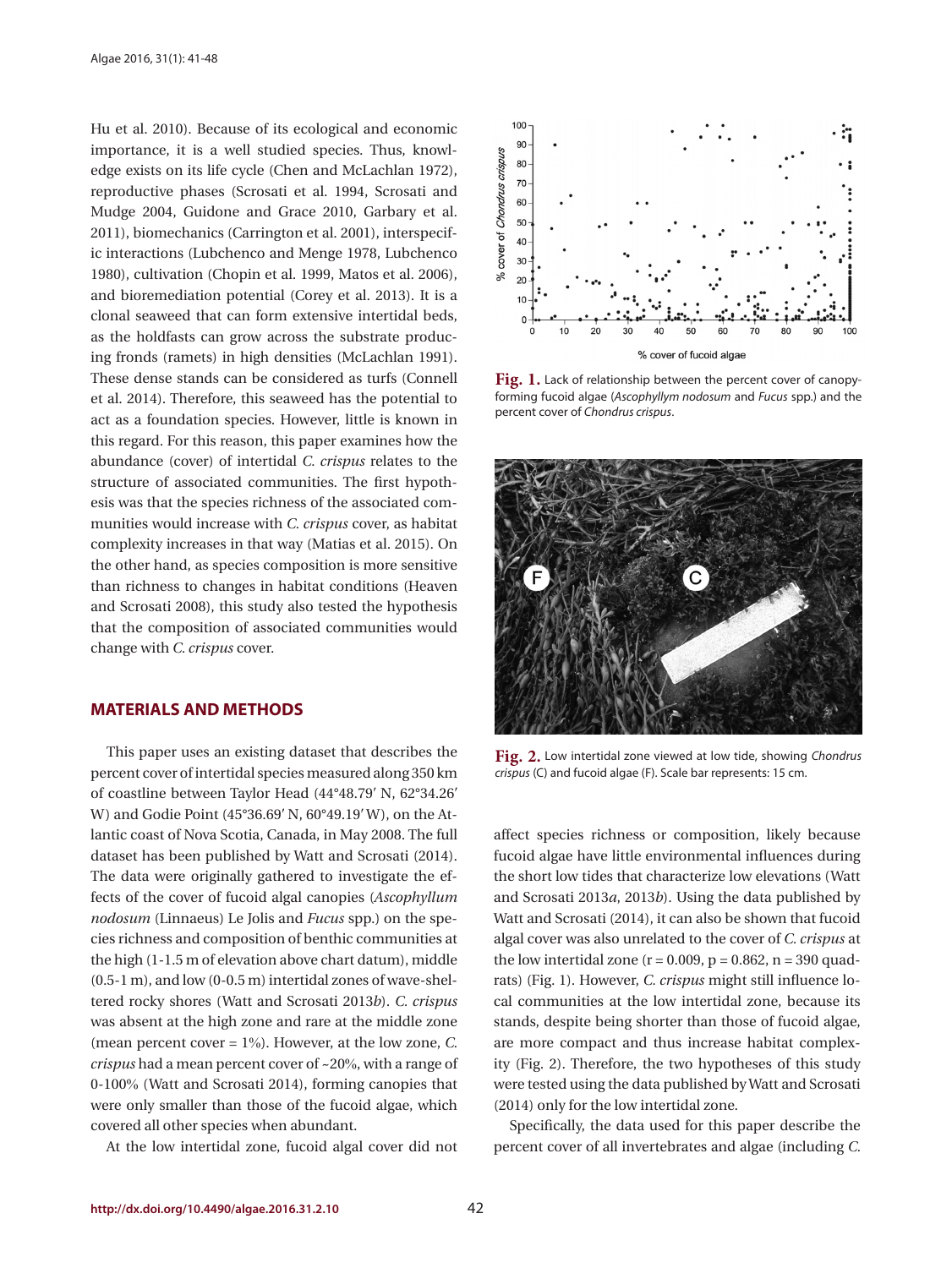*crispus* but excluding the fucoid algae) measured during low tides in 390 random quadrats (20 cm × 20 cm) using a metallic frame divided in 100 squares with monofilament line. For each quadrat, the percent cover of each species was determined by counting the number of squares in which the species' cover was 50% or more. If a species was present in a quadrat, but covered less than 1% in total, its cover was recorded as 0.5%. Because fucoid canopies, whenever present, covered all other organisms, the percent cover of *C. crispus* and the associated species was measured after carefully moving away the fucoid canopies. Organisms were identified with field guides (Gibson 2003, Martinez 2003, Sept 2008) and taxonomic keys (Pollock 1998, Sears 1998) to as low a taxonomic level as possible, as normally done in studies that evaluate primary producers and consumers (Valdivia and Molis 2009, Golléty et al. 2011). As most of the encountered organisms were identified to the species level (Table 1), the text refers to species richness and composition for ease of presentation.

For each quadrat, the richness of associated species was calculated as the number of species (excluding *C. crispus*) found in the quadrat. The relationship between *C. crispus* cover and species richness was evaluated through linear and quadratic regression analyses (Sokal and Rohlf 2012). As the linear and quadratic models differ in number of parameters, the models were compared using their respective values of the corrected Akaike's information criterion (AICc). Using both AICc values, the weight of evidence was calculated for each model. The plausibility of the quadratic model relative to the linear one was evaluated by calculating the evidence ratio, that is, the ratio between the weight of evidence for the quadratic model and the weight of evidence for the linear model (Anderson 2008). Once the best of the two models (the one with the lowest AICc value) was identified, its adjusted squared correlation coefficient  $(R^2)$  was calculated to determine the amount of variation in richness that could be explained by *C. crispus* cover (Sokal and Rohlf 2012). These analyses were done with PRISM 6.0c for Mac OS (GraphPad, La Jolla, CA, USA).

Since species richness differed between stands with low and high cover of *C. crispus* (see results), species composition was compared between two groups that represented that difference well. The low-cover group included the quadrats that had 0-1% cover of *C. crispus*, intended to represent null to small *C. crispus* influences. The highcover group included the quadrats that had 60-100% cover of *C. crispus*, intended to represent high *C. crispus* influences considering a cover range along which richness



**Fig. 3.** Quadratic relationship between the percent cover of *Chondrus crispus* and the species richness of the associated communities.

varied little (see results). Species composition was compared between these two groups through a multivariate analysis of similarity (ANOSIM) based on Bray-Curtis distances among quadrats using fourth-root-transformed data to limit the influence of abundant species in the analysis (Clarke and Warwick 2001). The differences between both groups were visually summarized using nonmetric multidimensional scaling (NMDS). These analyses were done with PRIMER 6.1.11 for Windows (PRIMER-E, Lutton, UK).

#### **RESULTS**

A total of 69 species (25 algae excluding *C. crispus* and fucoid algae, one lichen, and 43 invertebrates) were identified on the studied coast (Table 1). The quadratic model relating the percent cover of *C. crispus* and the richness of associated species ( $AICc = 1,953.7$ ) was better than the linear model (AICc = 1,969.3). The ratio between the values of weight of evidence for the quadratic (0.9995904) and linear (0.0004096) models indicated that the quadratic model was ~2,441 times more plausible than the linear model. Therefore, the quadratic function was used to examine the relationship (Fig. 3) between *C. crispus* cover (*C*) and species richness (*S*):

 $S = -0.00086C^2 + 0.11381C + 10.73588$ 

This function predicts that species richness increases from a minimum value of ca. 11 species under 0% cover towards higher cover values, exhibiting signs of saturation at intermediate cover values and reaching a peak of ca. 15 species under 66% cover, after which it decreases slightly towards  $100\%$  cover (Fig. 3). The adjusted  $R^2$  value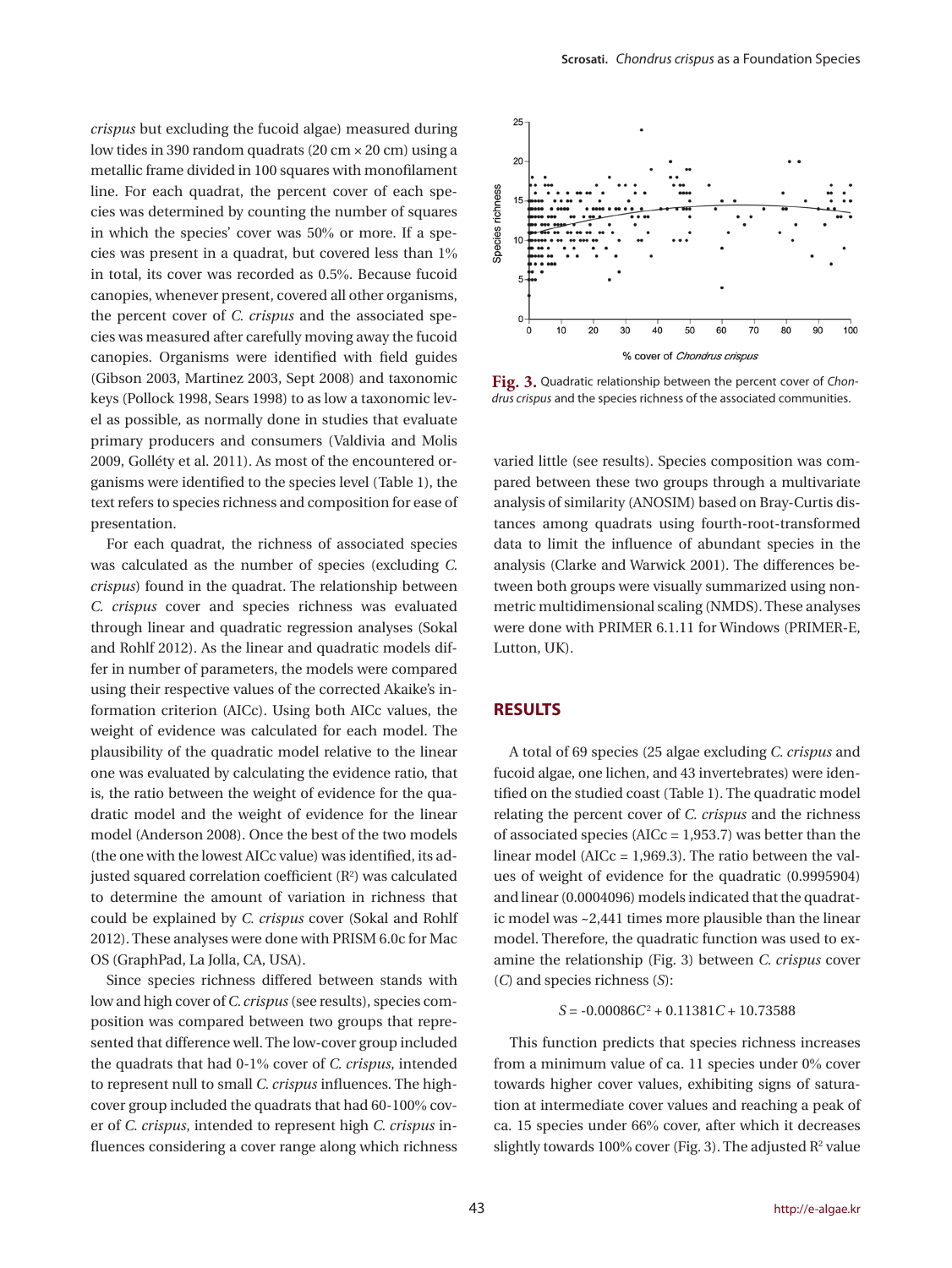| Table 1. Abundance of species at the low intertidal zone of wave-sheltered rocky shores in Nova Scotia under low (0-1%) and high (60-100%) |  |  |  |
|--------------------------------------------------------------------------------------------------------------------------------------------|--|--|--|
| percent cover of Chondrus crispus                                                                                                          |  |  |  |

|                                                                                                           | Low cover of C. crispus<br>$(n = 110)$ | High cover of C. crispus<br>$(n = 37)$ |
|-----------------------------------------------------------------------------------------------------------|----------------------------------------|----------------------------------------|
| Algae                                                                                                     |                                        |                                        |
| Bangia atropurpurea (Mertens ex Roth) C. Agardh                                                           | $0.31 \pm 0.21$                        | $\boldsymbol{0}$                       |
| Calothrix spp.                                                                                            | ${}_{< 0.01}$                          | $\mathbf{0}$                           |
| Ceramium spp.                                                                                             | $0.03 \pm 0.01$                        | $0.15 \pm 0.16$                        |
| Chaetomorpha spp.<br>Chordaria flagelliformis (O. F. Müller) C. Agardh                                    | $\overline{0}$                         | $0.04 \pm 0.02$                        |
| Cladophora rupestris (Linnaeus) Kützing                                                                   | $0.31 \pm 0.23$<br>$0.18 \pm 0.16$     | $\mathbf{0}$<br>$0.32 \pm 0.17$        |
| Cladophora spp.                                                                                           | $0.13 \pm 0.09$                        | $0.07 \pm 0.03$                        |
| Corallina officinalis Linnaeus                                                                            | $0.58 \pm 0.14$                        | $8.45 \pm 1.73$                        |
| Cystoclonium spp.                                                                                         | $0.01 \pm 0.01$                        | $0.09 \pm 0.04$                        |
| Devaleraea ramentacea (Linnaeus) Guiry                                                                    | $0.01 \pm 0.01$                        | $0.03 \pm 0.03$                        |
| Dumontia contorta (S. G. Gmelin) Ruprecht                                                                 | $0.59 \pm 0.29$                        | $0.32 \pm 0.14$                        |
| Elachista chondrii Areschoug                                                                              | $\mathbf{0}$                           | $0.01 \pm 0.01$                        |
| Elachista spp.                                                                                            | $0.05 \pm 0.05$                        | $\bf{0}$                               |
| Hildenbrandia rubra (Sommerfelt) Meneghini                                                                | $3.50 \pm 0.69$                        | $0.54 \pm 0.10$                        |
| Laminaria digitata (Hudson) J.V. Lamouroux                                                                | $0.01 \pm 0.01$                        | $\mathbf{0}$                           |
| Lithothamnion glaciale Kjellman<br>Palmaria palmata (Linnaeus) Weber & Mohr                               | $1.75 \pm 0.44$<br>$0.15 \pm 0.15$     | $0.71 \pm 0.24$<br>$\mathbf{0}$        |
| Petalonia fascia (O. F. Müller) Kuntze                                                                    | ${}_{< 0.01}$                          | $\boldsymbol{0}$                       |
| Polysiphonia spp.                                                                                         | $0.02 \pm 0.02$                        | $\mathbf{0}$                           |
| <i>Ralfsia</i> spp.                                                                                       | $0.09 \pm 0.06$                        | $\mathbf{0}$                           |
| Rhodochorton purpureum (Lightfoot) Rosenvinge                                                             | $0.10 \pm 0.07$                        | $\mathbf{0}$                           |
| Rhodomela confervoides (Hudson) P. C. Silva                                                               | $0.06 \pm 0.05$                        | $0.14 \pm 0.14$                        |
| Scytosiphon spp.                                                                                          | $0.05 \pm 0.02$                        | $\mathbf{0}$                           |
| Spongomorpha aeruginosa (Linnaeus) Hoek                                                                   | $\overline{0}$                         | $0.03 \pm 0.02$                        |
| Ulva lactuca Linnaeus                                                                                     | < 0.01                                 | $\mathbf{0}$                           |
| Lichen                                                                                                    |                                        |                                        |
| Verrucaria maura Wahlenberg<br>Invertebrates                                                              | $3.41 \pm 0.67$                        | $0.59 \pm 0.31$                        |
| Alcyonidium spp.                                                                                          | $\mathbf{0}$                           | $0.01 \pm 0.01$                        |
| Anomia simplex (d'Orbigny 1853)                                                                           | $0.04 \pm 0.01$                        | $0.31 \pm 0.05$                        |
| <i>Asterias rubens</i> (Linnaeus 1758)                                                                    | $0.02 \pm 0.01$                        | $0.28 \pm 0.13$                        |
| Astyris lunata (Say 1826)                                                                                 | $\overline{0}$                         | $0.04 \pm 0.02$                        |
| <b>Bryozoa</b>                                                                                            | $0.07 \pm 0.03$                        | $0.88 \pm 0.33$                        |
| Cancer irroratus (Say 1817)                                                                               | $0.04 \pm 0.02$                        | $\bf{0}$                               |
| Carcinus maenas (Linnaeus 1758)<br>Clava multicornis (Forsskål 1775)                                      | $0.02 \pm 0.01$                        | $0.09 \pm 0.06$                        |
| Crenella glandula (Totten 1834)                                                                           | $0.08 \pm 0.02$<br>$0.02 \pm 0.01$     | $\bf{0}$<br>$0.04 \pm 0.02$            |
| Dynamena pumila (Linnaeus 1758)                                                                           | $1.17 \pm 0.38$                        | $0.64 \pm 0.12$                        |
| Electra pilosa (Linnaeus 1767)                                                                            | $\mathbf{0}$                           | $0.35 \pm 0.11$                        |
| Flustrellidra hispida (O. Fabricius 1780)                                                                 | $0.06 \pm 0.02$                        | $0.38 \pm 0.08$                        |
| Gammarus spp. with biramous uropod                                                                        | $0.23 \pm 0.02$                        | $0.24 \pm 0.04$                        |
| Gammarus spp. with uniramous uropod                                                                       | $0.16 \pm 0.02$                        | $0.13 \pm 0.04$                        |
| Halacaridae                                                                                               | $0.01 \pm 0.01$                        | $0.01 \pm 0.01$                        |
| Halichondria (Halichondria) bowerbanki (Burton 1930)<br>Halichondria (Halichondria) panicea (Pallas 1766) | $\bf{0}$                               | $0.16 \pm 0.07$                        |
| Halisarca spp.                                                                                            | ${}_{< 0.01}$<br>$0.07 \pm 0.07$       | $0.11 \pm 0.06$<br>$0.27 \pm 0.17$     |
| Harmothoe imbricata (Linnaeus 1767)                                                                       | $\mathbf{0}$                           | $0.01 \pm 0.01$                        |
| <i>Hiatella arctica</i> (Linnaeus 1767)                                                                   | $\mathbf{0}$                           | $0.03 \pm 0.02$                        |
| <i>Idotea balthica</i> (Pallas 1772)                                                                      | $0.03 \pm 0.01$                        | $0.05 \pm 0.02$                        |
| Idotea phosphorea (Harger 1873)                                                                           | < 0.01                                 | $0.01 \pm 0.01$                        |
| <i>Jaera marina</i> (Fabricius 1780)                                                                      | $0.08 \pm 0.02$                        | $0.16 \pm 0.04$                        |
| <i>Lacuna vincta</i> (Montagu 1803)                                                                       | $0.26 \pm 0.02$                        | $0.44 \pm 0.03$                        |
| Leucosolenia botryoides (Ellis & Solander 1786)                                                           | $0.01 \pm 0.01$                        | $0.07 \pm 0.03$                        |
| Littorina littorea (Linnaeus 1758)<br>Littorina obtusata (Linnaeus 1758)                                  | $1.14 \pm 0.15$                        | $1.09 \pm 0.14$                        |
| <i>Margarites costalis</i> (Gould 1841)                                                                   | $0.27 \pm 0.02$<br>$0.06 \pm 0.01$     | $0.14 \pm 0.04$<br>$0.27 \pm 0.04$     |
| Membranipora spp.                                                                                         | $0.04 \pm 0.01$                        | $0.42 \pm 0.06$                        |
| <i>Mytilus</i> spp.                                                                                       | $0.24 \pm 0.02$                        | $0.15 \pm 0.04$                        |
| Nematoda                                                                                                  | $0.09 \pm 0.02$                        | $0.18 \pm 0.04$                        |
| Nemertea                                                                                                  | $\overline{0}$                         | $0.03 \pm 0.02$                        |
| Nucella lapillus (Linnaeus 1758)                                                                          | $0.39 \pm 0.10$                        | $0.05 \pm 0.03$                        |
| Obelia spp.                                                                                               | $0.30 \pm 0.06$                        | $0.10 \pm 0.04$                        |
| Oligochaeta                                                                                               | $0.03 \pm 0.01$                        | $0.04 \pm 0.02$                        |
| Ophiopholis aculeate (Linnaeus 1767)<br>Semibalanus balanoides (Linnaeus 1767)                            | $\mathbf{0}$<br>$2.60 \pm 0.58$        | $0.01 \pm 0.01$<br>$0.22 \pm 0.07$     |
| Spirorbis borealis (Daudin 1800)                                                                          | ${}_{< 0.01}$                          | $0.04 \pm 0.02$                        |
| Spirorbis spirorbis (Linnaeus 1758)                                                                       | $0.22 \pm 0.02$                        | $0.24 \pm 0.04$                        |
| Strongylocentrotus droebachiensis (O. F. Müller 1776)                                                     | $0.02 \pm 0.02$                        | $\bf{0}$                               |
| Testudinalia testudinalis (O. F. Müller 1776)                                                             | $0.29 \pm 0.03$                        | $0.26 \pm 0.04$                        |
| <i>Tonicella rubra</i> (Linnaeus 1767)                                                                    | 0                                      | $0.01 \pm 0.01$                        |
| Urosalpinx cinerea (Say 1822)                                                                             | $0.02 \pm 0.01$                        | $0.01 \pm 0.01$                        |

Values are presented as mean percent cover ± standard error.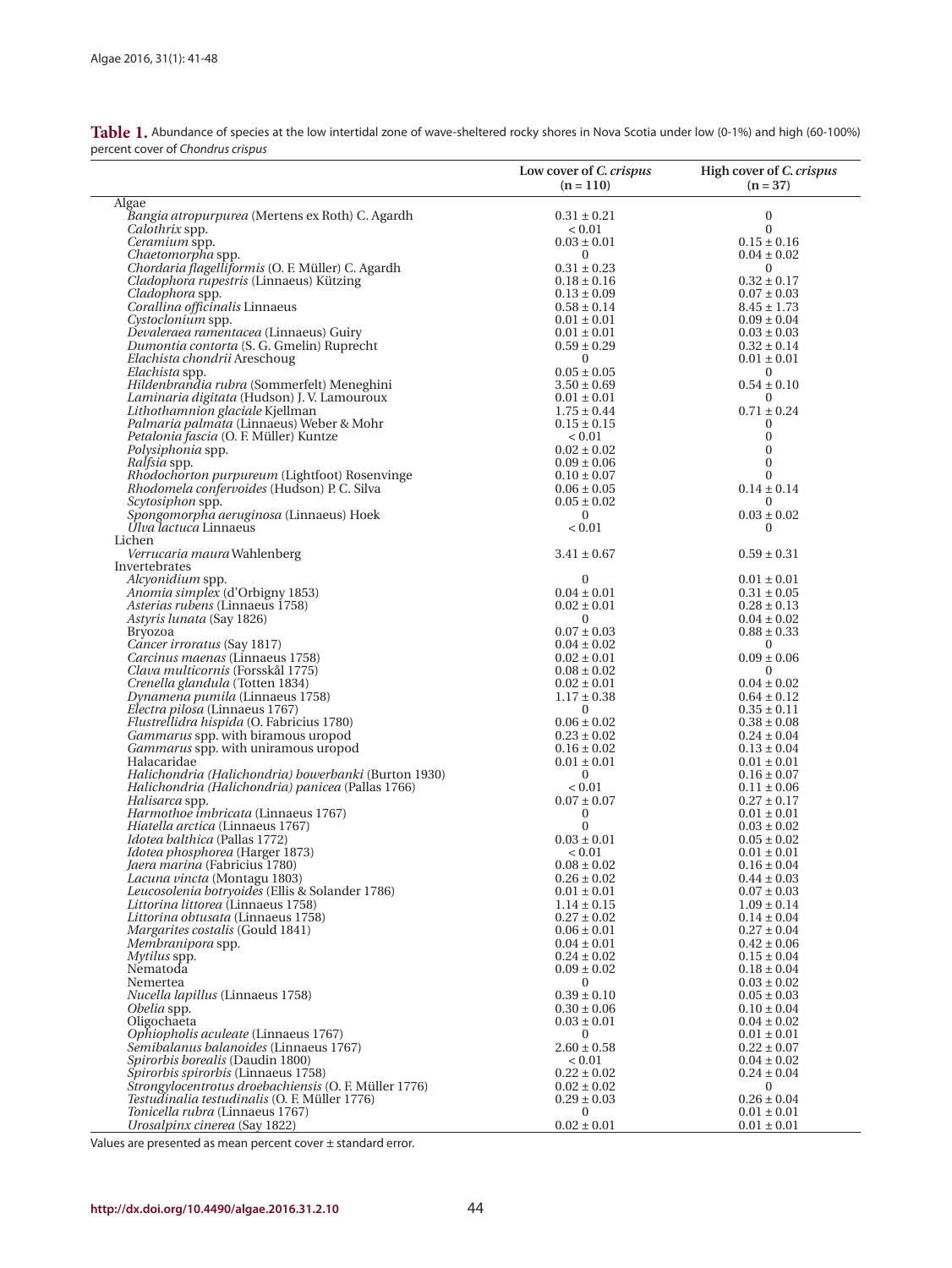

**Fig. 4.** Non-metric multidimensional scaling summarizing the difference in species composition between quadrats with low (0-1%) and high (60-100%) percent cover of *Chondrus crispus*.

for the quadratic model was  $0.156$  ( $p < 0.001$ ), indicating that 15.6% of the observed variation in species richness could be explained by changes in *C. crispus* cover.

In the group of quadrats with 0-1% cover of *C. crispus*, 57 species (22 algae, one lichen, and 34 invertebrates) were identified, while 54 species (13 algae, one lichen, and 40 invertebrates) were identified in the group of quadrats with 60-100% cover (Table 1). Both cover groups shared 42 species (61%) of the total number encountered in this study (Table 1).

At the quadrat scale, species composition differed significantly between low (0-1%) and high (60-100%) cover of *C. crispus* (ANOSIM, global  $R = 0.461$ ,  $p < 0.001$ ). The difference in composition between both cover groups was clearly revealed by NMDS ordination (Fig. 4).

# **DISCUSSION**

This study suggests that the clonal seaweed *C. crispus* acts as a foundation species at low elevations in wavesheltered rocky intertidal habitats in Atlantic Canada. Its influence appears to be mild, however, because only 15.6% of the observed variation in the richness of associated species could be predicted from *C. crispus* cover. Moreover, the positive influence of cover was most evident only from low to intermediate cover values. From intermediate to high cover values, species richness changed little, showing a slight decrease towards full cover. Such a limited change in richness suggests that intermediate values of *C. crispus* cover allows for the occurrence of all

species from the species pool available at low elevations. A similar pattern was found for fucoid algal canopies at middle and high elevations, which is where fucoid canopies influence local species richness (Watt and Scrosati 2013*a*).

The community influence of *C. crispus* likely relates to its effects on abiotic stress and habitat complexity. During low tides, exposure to the air causes desiccation and thermal stress in intertidal organisms (Raffaelli and Hawkins 1999), but dense algal stands (like those of *C. crispus*) retain moisture and shade habitats at low tide, limiting such stresses (Hay 1981, Scrosati and DeWreede 1998, Guenther and Martone 2014, Smith et al. 2014, Fernández et al. 2015). Except for a few sessile invertebrates (barnacles, *Semibalanus balanoides*, and mussels, *Mytilus* spp.), intertidal invertebrates are often mobile and have little tolerance for low-tide stresses, suggesting that their occurrence could be enhanced in *C. crispus* stands. During high tides, dense stands of *C. crispus* limit water velocity within the stands, limiting hydrodynamic stress and providing a safer environment for mobile invertebrates than bare rock (Johnson 2001, Boller and Carrington 2006). Finally, *C. crispus* increases habitat complexity because its fronds are branched and occur in dense stands (McLachlan 1991) (Fig. 2). Such structures create environmental mosaics in small volumes, potentially allowing for small species with different niche requirements to coexist (Matias et al. 2015). In support of the above notions, the group of high-cover quadrats had six more invertebrate species than the group of low-cover quadrats. Moreover, 65% of the invertebrate species that occurred in both cover groups were more abundant under high cover (Table 1). Increases in invertebrate abundance with the stand biomass of morphologically complex intertidal seaweeds have recently been described for polar shores (Martín et al. 2016).

The possible mechanisms discussed above might have less influence on the associated algae, as algae compete for substrate, light, and nutrients with *C. crispus*. In fact, the group of low-cover quadrats had, in total, nine more algal species than the group of high-cover quadrats (Table 1). However, at the quadrat scale, such a difference did not prevent high-cover quadrats from having a higher average richness of associated species than low-cover quadrats. Moreover, of the algal species that occurred in both cover groups, 60% were more abundant under high *C. crispus* cover (Table 1). Therefore, it seems that, while a high cover of *C. crispus* may prevent some algae from being present, many algal and invertebrate species are actually favoured by high cover, contributing to a higher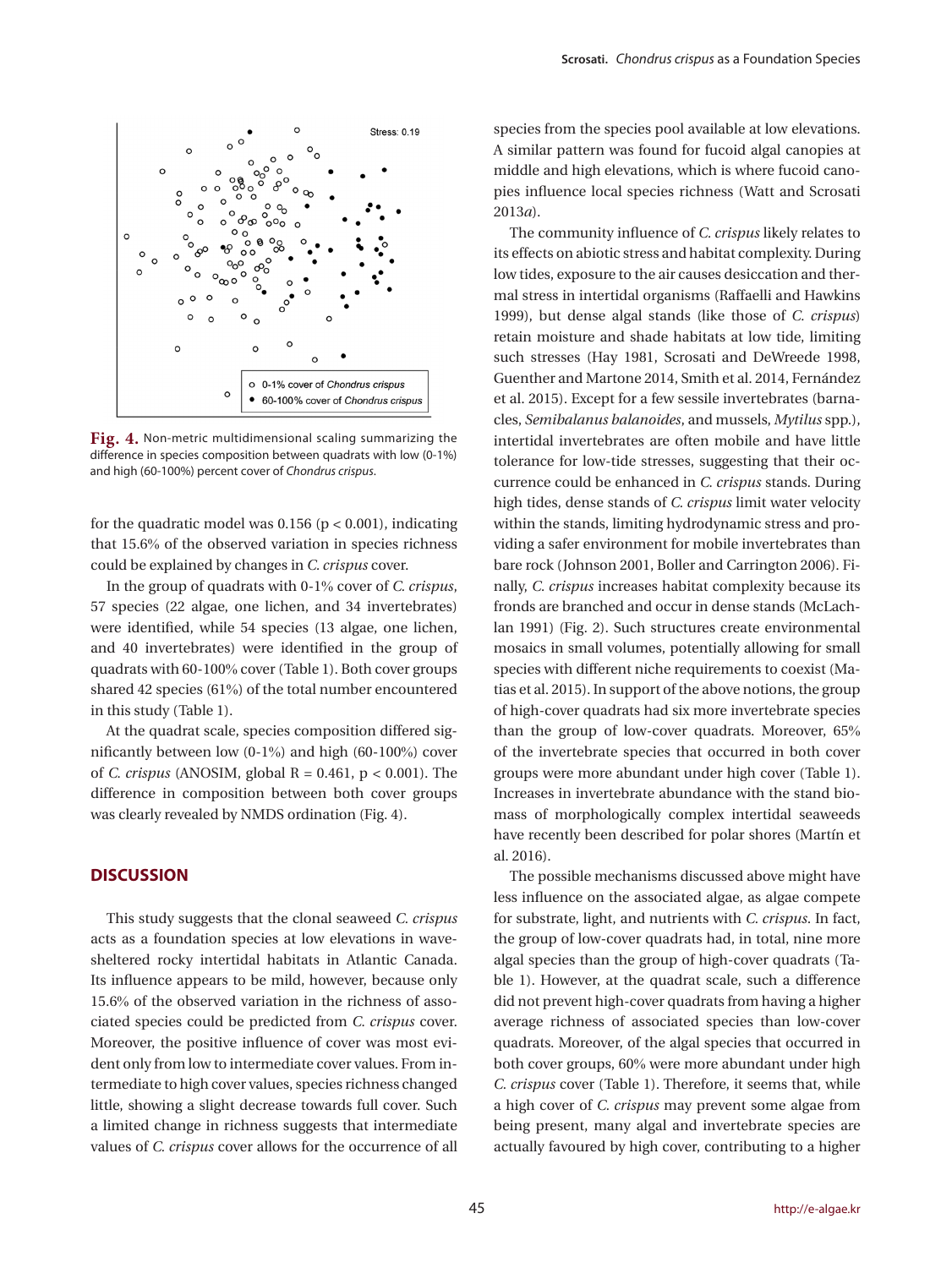average richness at the quadrat scale.

In addition, high *C. crispus* cover favoured a higher compositional similarity among quadrats than low cover, as indicated by the lower spatial dispersion of highcover quadrats in the NMDS ordination, compared with low-cover quadrats. This difference also occurs in alpine plant communities that are influenced by cushion plants, as these foundation species increase the compositional similarity among stands (Kikvidze et al. 2015).

The effects of fucoid algal canopies on individual species have been studied for some cases (Bertness et al. 1999). However, the effects of *C. crispus*, especially on the many small species that occur in its intertidal stands, remain largely unstudied. Therefore, the mechanisms that possibly explain the results of this study (summarized above) should be evaluated experimentally. Another aspect that will require experimental study is the understanding of the observed variation in species richness. The correlation analysis showed that 84.4% of the variation in richness observed at the low intertidal zone was influenced by factors other than *C. crispus* cover. Such factors could include substrate slope (Harley 2008, Vaselli et al. 2008) and rugosity (Menge et al. 2010), local differences in water flow (Lau and Martinez 2003), and interspecific interactions (Menge 1995, Kim 1997, Ellrich et al. 2015), which could be evaluated with field experiments.

In some communities, large foundation species (e.g., trees) facilitate the occurrence of smaller foundation species (e.g., bromeliads) that in turn favour the occurrence of other species (Angelini and Silliman 2014). Such a facilitation cascade does not seem to occur between the large canopy-forming fucoid algae (*A. nodosum* and *Fucus* spp.) and *C. crispus* on wave-sheltered shores in Atlantic Canada. These fucoid algae increase local species richness only at high and middle intertidal elevations, where their canopies greatly limit thermal and desiccation extremes during low tides (Beermann et al. 2013, Watt and Scrosati 2013*a*). However, *C. crispus* is almost absent at such elevations (Watt and Scrosati 2014). It is at low elevations where local species richness increases with *C. crispus* cover, but the fucoid algae appear not to affect *C. crispus* cover there (Fig. 1). Therefore, while the fucoid algae are foundation species at high and middle elevations, *C. crispus* seems to be a foundation species, albeit less markedly, at low elevations.

The field manipulation of *C. crispus* cover to evaluate effects on the richness and composition of associated communities could strengthen this study's conclusion. Given the high quadrat replication and large geographic extent of this mensurative study, a field experiment would likely yield the same basic results. For example, the large-scale mensurative study that evaluated fucoid algal effects on intertidal communities (Watt and Scrosati 2013*b*) was supported by a manipulative field experiment that asked the same question but could only be done at one location due to logistics (Watt and Scrosati 2013*a*). Large-scale mensurative studies like this one are valuable because they provide conclusions with a high degree of realism that are representative of a region of interest (Sagarin and Pauchard 2010).

### **ACKNOWLEDGEMENTS**

I appreciate the constructive comments received from two anonymous reviewers. This study was funded by a Discovery Grant awarded to the author by the Natural Sciences and Engineering Research Council of Canada (NSERC).

# **REFERENCES**

- Altieri, A. H. & van de Koppel, J. 2014. Foundation species in marine ecosystems. *In* Bertness, M. D., Bruno, J. F., Silliman, B. R. & Stachowicz, J. J. (Eds.) *Marine Community Ecology and Conservation*. Sinauer Associates, Sunderland, CA, pp. 37-56.
- Anderson, D. R. 2008. *Model-based inference in the life sciences: a primer on evidence*. Springer, New York, NY, 184 pp.
- Angelini, C. & Silliman, B. R. 2014. Secondary foundation species as drivers of trophic and functional diversity: evidence from a tree-epiphyte system. Ecology 95:185-196.
- Arribas, L. P., Donnarumma, L., Palomo, M. G. & Scrosati, R. A. 2014. Intertidal mussels as ecosystem engineers: their associated invertebrate biodiversity under contrasting wave exposures. Mar. Biodivers. 44:203-211.
- Bäcklund, S., Jönsson, M., Strengbom, J., Frisch, A. & Thor, G. 2016. A pine is a pine and a spruce is a spruce: the effect of tree species and stand age on epiphytic lichen communities. PLoS ONE 11:e0147004.
- Ballantyne, M. & Pickering, C. M. 2015. Shrub facilitation is an important driver of alpine plant community diversity and functional composition. Biodivers. Conserv. 24:1859-1875.
- Beermann, A. J., Ellrich, J. A., Molis, M. & Scrosati, R. A. 2013. Effects of seaweed canopies and adult barnacles on barnacle recruitment: the interplay of positive and negative influences. J. Exp. Mar. Biol. Ecol. 448:162-170.
- Bertness, M. D., Leonard, G. H., Levine, J. M., Schmidt, P. R.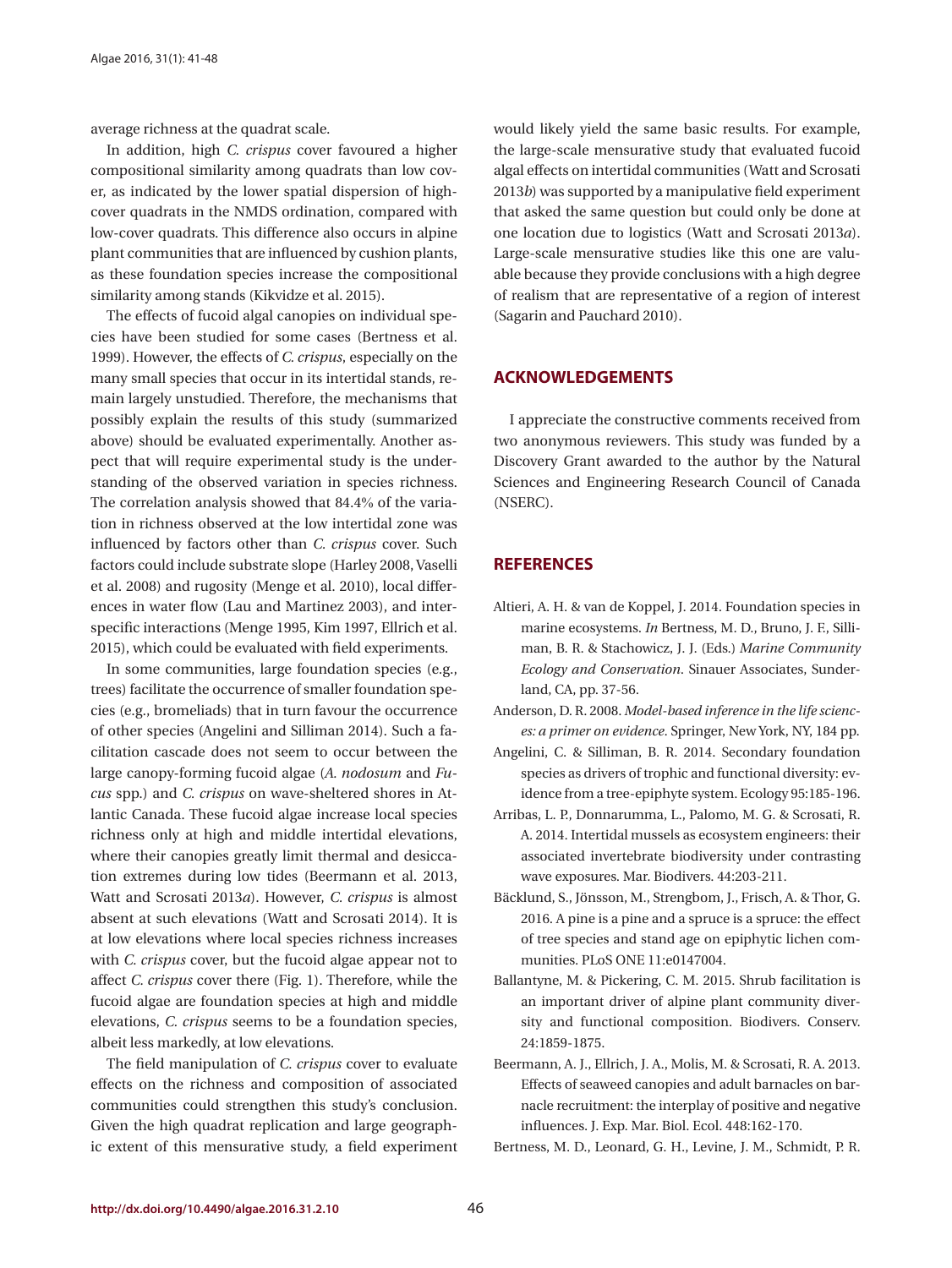& Ingraham, A. O. 1999. Testing the relative contribution of positive and negative interactions in rocky intertidal communities. Ecology 80:2711-2726.

- Boller, M. L. & Carrington, E. 2006. *In situ* measurements of hydrodynamic forces imposed on *Chondrus crispus* Stackhouse. J. Exp. Mar. Biol. Ecol. 337:159-170.
- Carrington, E., Grace, S. P. & Chopin, T. 2001. Life history phase and the biomechanical properties of the red alga *Chondrus crispus* (Rhodophyta). J. Phycol. 37:699-704.
- Chen, L. C. -M. & McLachlan, J. 1972. The life history of *Chondrus crispus* in culture. Can. J. Bot. 50:1055-1060.
- Chopin, T., Sharp, G., Belyea, E., Semple, R. & Jones, D. 1999. Open-water aquaculture of the red alga *Chondrus crispus* in Prince Edward Island, Canada. Hydrobiologia 398/399:417-425.
- Clarke, K. R. & Warwick, R. M. 2001. *Change in marine communities: an approach to statistical analysis and interpretation.* PRIMER-E Ltd, Plymouth, 175 pp.
- Connell, S. D., Foster, M. S. & Airoldi, L. 2014. What are algal turfs? Towards a better description of turfs. Mar. Ecol. Prog. Ser. 495:299-307.
- Corey, P., Kim, J. K., Duston, J., Garbary, D. J. & Prithiviraj, B. 2013. Bioremediation potential of *Palmaria palmata* and *Chondrus crispus* (Basin Head): effect of nitrate and ammonium ratio as nitrogen source on nutrient removal. J. Appl. Phycol. 25:1349-1358.
- Dislich, R. & Mantovani, W. 2016. Vascular epiphyte assemblages in a Brazilian Atlantic forest fragment: investigating the effect of host tree features. Plant Ecol. 217:1-12.
- Ellrich, J. A., Scrosati, R. A. & Molis, M. 2015. Predator nonconsumptive effects on prey recruitment weaken with recruit density. Ecology 96:611-616.
- Fernández, Á., Arenas, F., Trilla, A., Rodríguez, S., Rueda, L. & Martínez, B. 2015. Additive effects of emersion stressors on the ecophysiological performance of two intertidal seaweeds. Mar. Ecol. Prog. Ser. 536:135-147.
- Garbary, D. J., Tompkins, E., White, K., Corey, P. & Kim, J. K. 2011. Temporal and spatial variation in the distribution of life history phases of *Chondrus crispus* (Gigartinales, Rhodophyta). Algae 26:61-71.
- Gibson, M. A. 2003. *Seashores of the Maritimes*. Nimbus Publishing, Halifax, NS, 346 pp.
- Golléty, C., Thiébaut, E. & Davoult, D. 2011. Characteristics of the *Ascophyllum nodosum* stands and their associated diversity along the coast of Brittany, France. J. Mar. Biol. Assoc. U. K. 91:569-577.
- Guenther, R. J. & Martone, P. T. 2014. Physiological performance of intertidal coralline algae during a simulated tidal cycle. J. Phycol. 50:310-321.
- Guidone, M. & Grace, S. 2010. The ratio of gametophytes to

tetrasporophytes of intertidal *Chondrus crispus* (Gigartinaceae) across a salinity gradient. Rhodora 112:80-84.

- Hammill, E., Atwood, T. B. & Srivastava, D. S. 2015. Predation threat alters composition and functioning of bromeliad ecosystems. Ecosystems 18:857-866.
- Harley, C. D. G. 2008. Tidal dynamics, topographic orientation, and temperature-mediated mass mortalities on rocky shores. Mar. Ecol. Prog. Ser. 371:37-46.
- Harley, C. D. G. & O'Riley, J. L. 2011. Non-linear densitydependent effects of an intertidal ecosystem engineer. Oecologia 166:531-541.
- Hay, M. E. 1981. The functional morphology of turf-forming seaweeds: persistence in stressful marine habitats. Ecology 62:739-750.
- Heaven, C. S. & Scrosati, R. A. 2008. Benthic community composition across gradients of intertidal elevation, wave exposure, and ice scour in Atlantic Canada. Mar. Ecol. Prog. Ser. 369:13-23.
- Hu, Z., Guiry, M. D., Critchley, A. T. & Duan, D. 2010. Phylogeographic patterns indicate transatlantic migration from Europe to North America in the red seaweed *Chondrus crispus* (Gigartinales, Rhodophyta). J. Phycol. 46:889-900.
- Johnson, A. S. 2001. Drag, drafting, and mechanical interactions in canopies of the red alga *Chondrus crispus*. Biol. Bull. 201:126-135.
- Johnson, S. C. & Scheibling, R. E. 1987. Structure and dynamics of epifaunal assemblages on intertidal macroalgae *Ascophyllum nodosum* and *Fucus vesiculosus* in Nova Scotia, Canada. Mar. Ecol. Prog. Ser. 37:209-227.
- Jones, E. & Thornber, C. S. 2010. Effects of habitat-modifying invasive macroalgae on epiphytic algal communities. Mar. Ecol. Prog. Ser. 400:87-100.
- Kikvidze, Z., Brooker, R. W., Butterfield, B. J., Callaway, R. M., Cavieres, L. A., Cook, B. J., Lortie, C. J., Michalet, R., Pugnaire, F. I., Xiao, S., Anthelme, F., Björk, R. G., Cranston, B. H., Gavilán, R. G., Kanka, R., Lingua, E., Maalouf, J. -P., Noroozi, J., Parajuli, R., Phoenix, G. K., Reid, A., Ridenour, W. M., Rixen, C. & Schöb, C. 2015. The effects of foundation species on community assembly: a global study on alpine cushion plant communities. Ecology 96:2064-2069.
- Kim, J. H. 1997. The role of herbivory, and direct and indirect interactions, in algal succession. J. Exp. Mar. Biol. Ecol. 217:119-135.
- Lau, W. W. Y. & Martinez, M. M. 2003. Getting a grip on the intertidal: flow microhabitat and substratum type determine the dislodgement of the crab *Pachygrapsus crassipes* (Randall) on rocky shores and in estuaries. J. Exp. Mar. Biol. Ecol. 295:1-21.